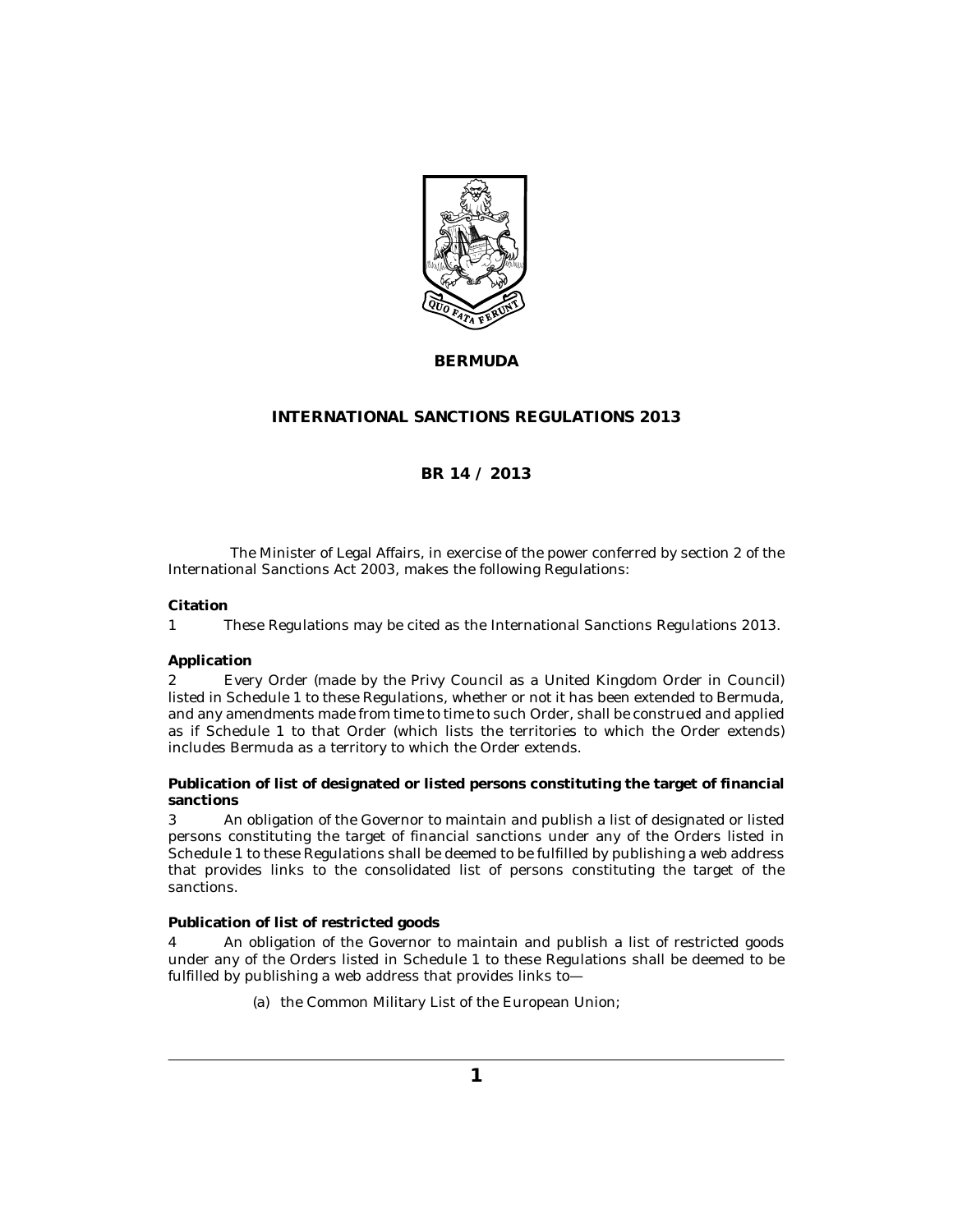## **INTERNATIONAL SANCTIONS REGULATIONS 2013**

- (b) Schedule 2 to the United Kingdom Export Control Order 2008; and
- (c) the relevant annexes to the relevant European Union Regulations,

which constitute the consolidated list of restricted goods.

#### **Revocation**

The Regulations listed in Schedule 2 to these Regulations are now revoked. 5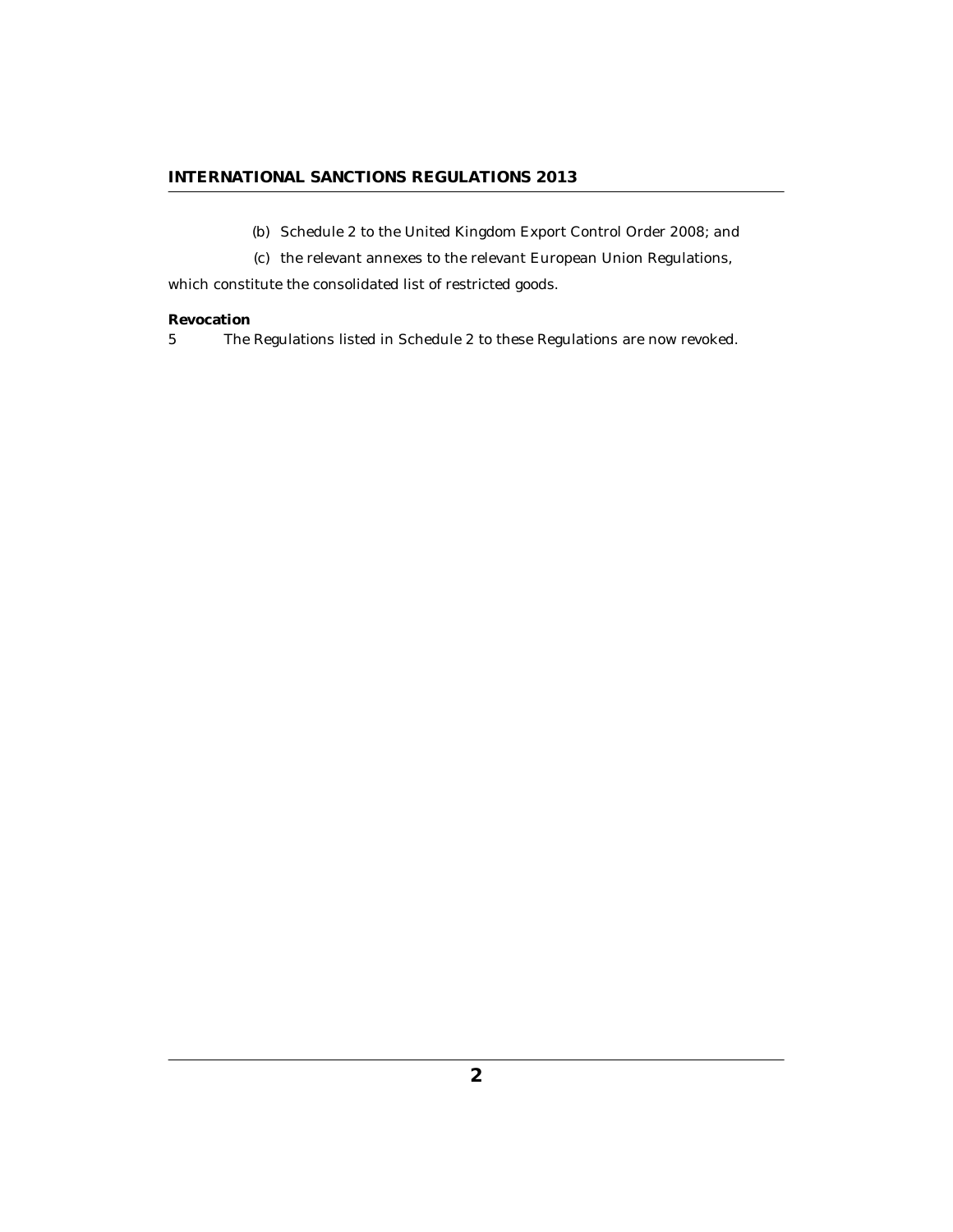## **INTERNATIONAL SANCTIONS REGULATIONS 2013**

## **SCHEDULE 1**

(regulation 2)

# **LIST OF ORDERS IN COUNCIL**

|                            | Order in Council                                                                                     | Date made        |
|----------------------------|------------------------------------------------------------------------------------------------------|------------------|
| (a)                        | The Iraq (United Nations Sanctions) (Overseas Territories)<br>Order 2003                             | 12 June 2003     |
| (b)                        | The Democratic Republic of the Congo (Restrictive<br>Measures) (Overseas Territories) Order 2003     | 8 October 2003   |
| (c)                        | The Liberia (Restrictive Measures) (Overseas Territories)<br>Order 2004                              | 11 February 2004 |
| (d)                        | The Sudan (United Nations Measures) (Overseas<br>Territories) Order 2005                             | 7 May 2005       |
| (e)                        | The Democratic Republic of the Congo (United Nations<br>Sanctions) (Overseas Territories) Order 2005 | 7 June 2005      |
| (f)                        | The Lebanon and Syria (United Nations Measures)<br>(Overseas Territories) Order 2006                 | 14 February 2006 |
| (g)                        | The Lebanon (United Nations Sanctions) (Overseas<br>Territories) Order 2007                          | 7 February 2007  |
| (h)                        | The Burma (Restrictive Measures) (Overseas Territories)<br>Order 2009                                | 17 November 2009 |
| (i)                        | The Tunisia (Restrictive Measures) (Overseas Territories)<br>Order 2011                              | 16 March 2011    |
| (j)                        | The Libya (Restrictive Measures) (Overseas Territories)<br>Order 2011                                | 7 April 2011     |
| $\left( \mathbf{k}\right)$ | The Egypt (Restrictive Measures) (Overseas Territories)<br>Order 2011                                | 13 July 2011     |
| (1)                        | The Belarus (Restrictive Measures) (Overseas Territories)<br>Order 2011                              | 12 October 2011  |
| (m)                        | The Iran (Restrictive Measures) (Overseas Territories)<br>Order 2011<br>(Human Rights)               | 14 December 2011 |
| (n)                        | The Afghanistan (United Nations Measures) (Overseas<br>Territories) Order 2012                       | 10 July 2012     |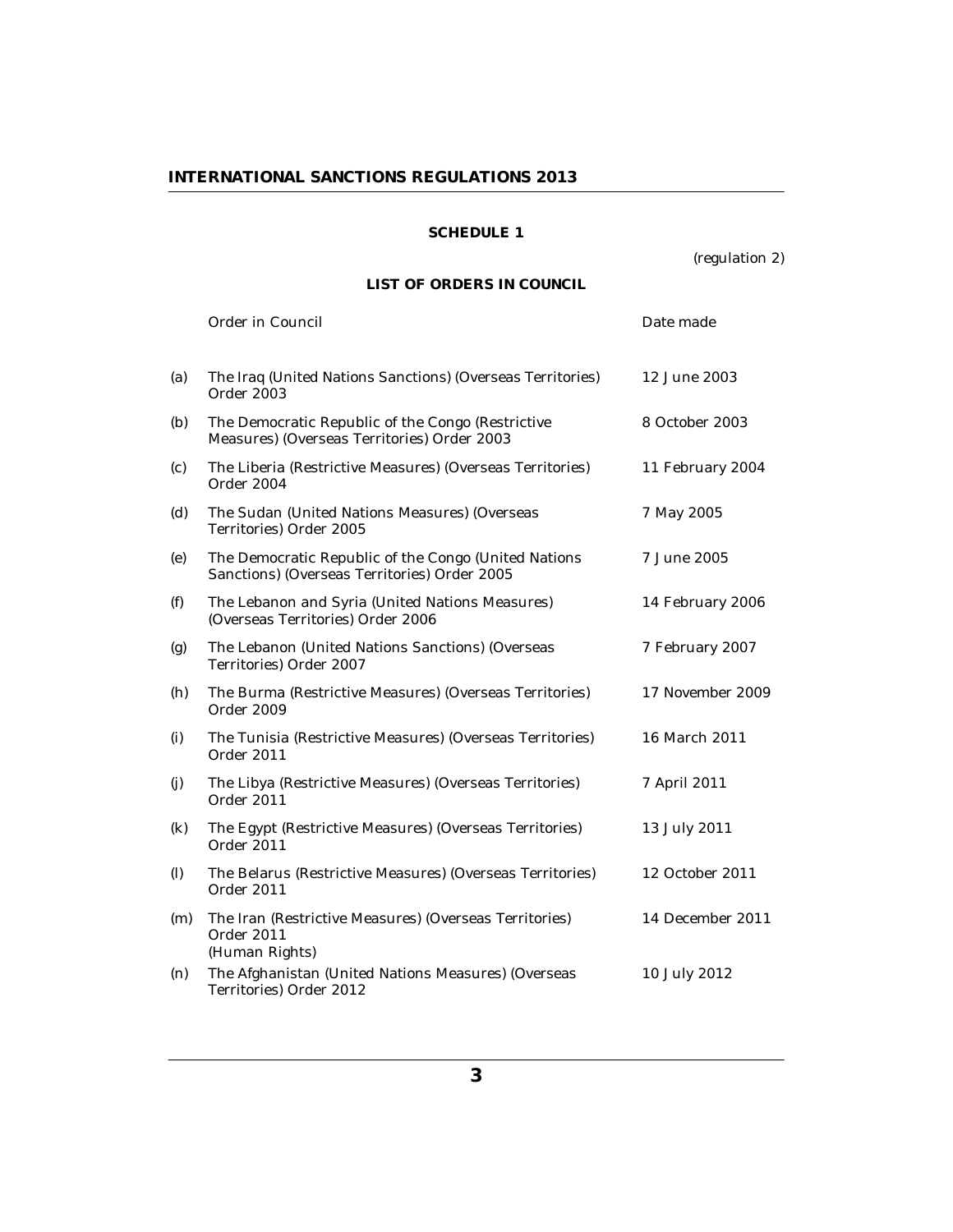## **INTERNATIONAL SANCTIONS REGULATIONS 2013**

| $\left( 0 \right)$ | The Sudan and South Sudan (Restrictive Measures)<br>(Overseas Territories) Order 2012           | 15 February 2012 |
|--------------------|-------------------------------------------------------------------------------------------------|------------------|
| (p)                | The Al-Qaida (United Nations Measures) (Overseas<br>Territories) Order 2012                     | 10 July 2012     |
| (q)                | The Iran (Restrictive Measures) (Overseas Territories)<br>Order 2012<br>(Nuclear Proliferation) | 10 July 2012     |
| (r)                | The Syria (Restrictive Measures) (Overseas Territories)<br>Order 2012                           | 10 July 2012     |
| (s)                | The Eritrea (Sanctions) (Overseas Territories) Order 2012                                       | 7 November 2012  |
| (t)                | The Zimbabwe (Sanctions) (Overseas Territories) Order<br>2012                                   | 7 November 2012  |
| (u)                | The Iraq (United Nations Sanctions) (Overseas Territories)<br>(Amendment) Order 2012            | 7 November 2012  |
| (v)                | The Democratic People's Republic of Korea (Sanctions)<br>(Overseas Territories) Order 2012      | 12 December 2012 |
| (w)                | The Somalia (Sanctions) (Overseas Territories) Order 2012                                       | 12 December 2012 |
| (x)                | The Guinea-Bissau (Sanctions) (Overseas Territories)<br>Order 2012                              | 12 December 2012 |
| (y)                | The Côte d'Ivoire (Sanctions) (Overseas Territories) Order<br>2012                              | 12 December 2012 |
| (z)                | The Guinea (Sanctions) (Overseas Territories) Order 2013                                        | 12 February 2013 |

Note:

Every Order listed in Schedule 1 can be found at http://www.legislation.gov.uk.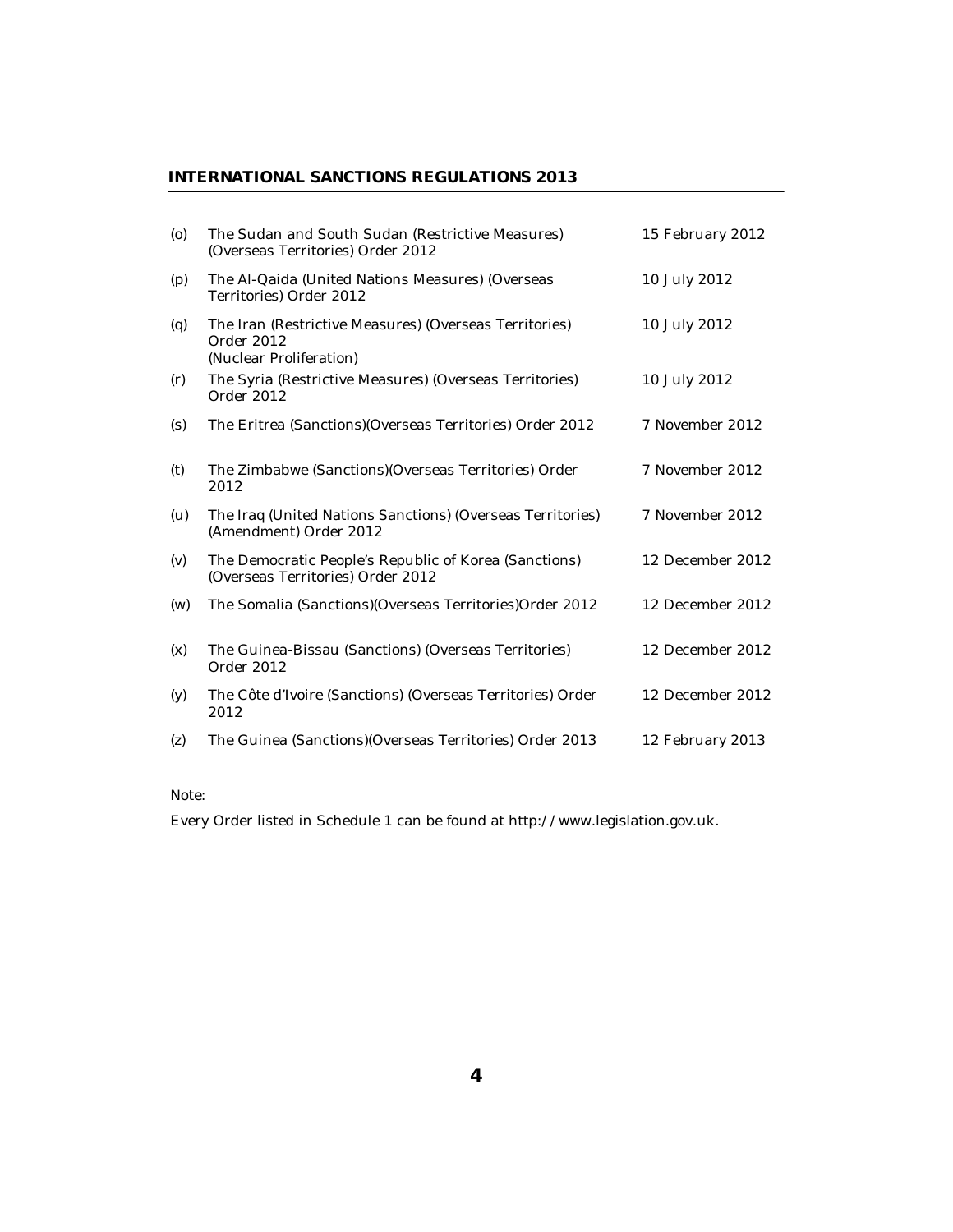#### **SCHEDULE 2**

(regulation 5)

#### **REGULATIONS REVOKED**

International Sanctions (Afghanistan) (United Nations Measures) Regulations 2012

International Sanctions (Al-Qaida) (United Nations Measures) Regulations 2012

International Sanctions (Belarus) (Restrictive Measures) Regulations 2011

International Sanctions (Egypt) (Restrictive Measures) Regulations 2011

International Sanctions (Iran) (Nuclear Proliferation) (Restrictive Measures) Regulations 2012

International Sanctions (Iran) (Restrictive Measures) Regulations 2012

International Sanctions (Libya) (Restrictive Measures) Regulations 2011

International Sanctions (Sudan and South Sudan) (Restrictive Measures) Regulations 2012

International Sanctions (Syria) (Restrictive Measures) Regulations 2012

International Sanctions (Tunisia) (Restrictive Measures) Regulations 2011

International Sanctions (Burma) (Restrictive Measures) (Overseas Territories) Regulations 2006

International Sanctions (Democratic Republic of the Congo) (Restrictive Measures) Regulations 2005

International Sanctions (Uzbekistan) (Restrictive Measures) (Overseas Territories) Regulations 2007

International Sanctions (International Criminal Tribunal for the former Yugoslavia) (Restrictive Measures) Regulations 2006